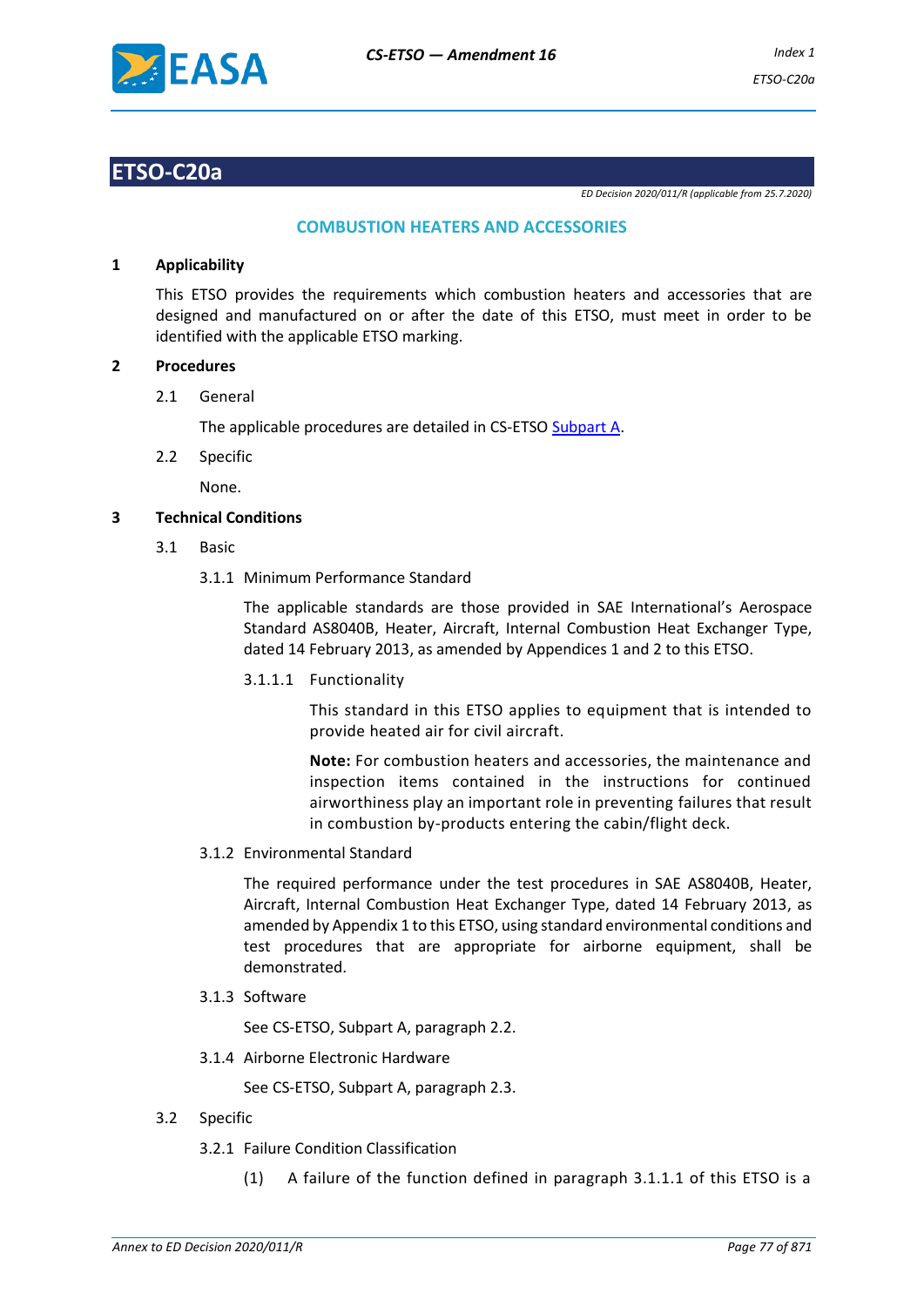

*major* failure condition.

- (2) A loss of the function defined in paragraph 3.1.1.1 of this ETSO is a *minor* failure condition.
- (3) Design the system to at least fulfil these failure conditions above.

## **4 Marking**

4.1 General

See CS-ETSO, **Subpart A**, paragraph 1.2.

4.2 Specific

If the article includes software and/or airborne electronic hardware, then the part numbering scheme for the article must identify the configuration of both the software and the airborne electronic hardware. The part numbering scheme can use separate, unique part numbers for the software, the hardware, and the airborne electronic hardware.

If the combustion heater includes a deviation from this ETSO, the marking must include a means to indicate that a deviation was granted.

### **5 Availability of Referenced Document**

See CS-ETSO, Subpart A, paragraph 3.

[Amdt ETSO/16]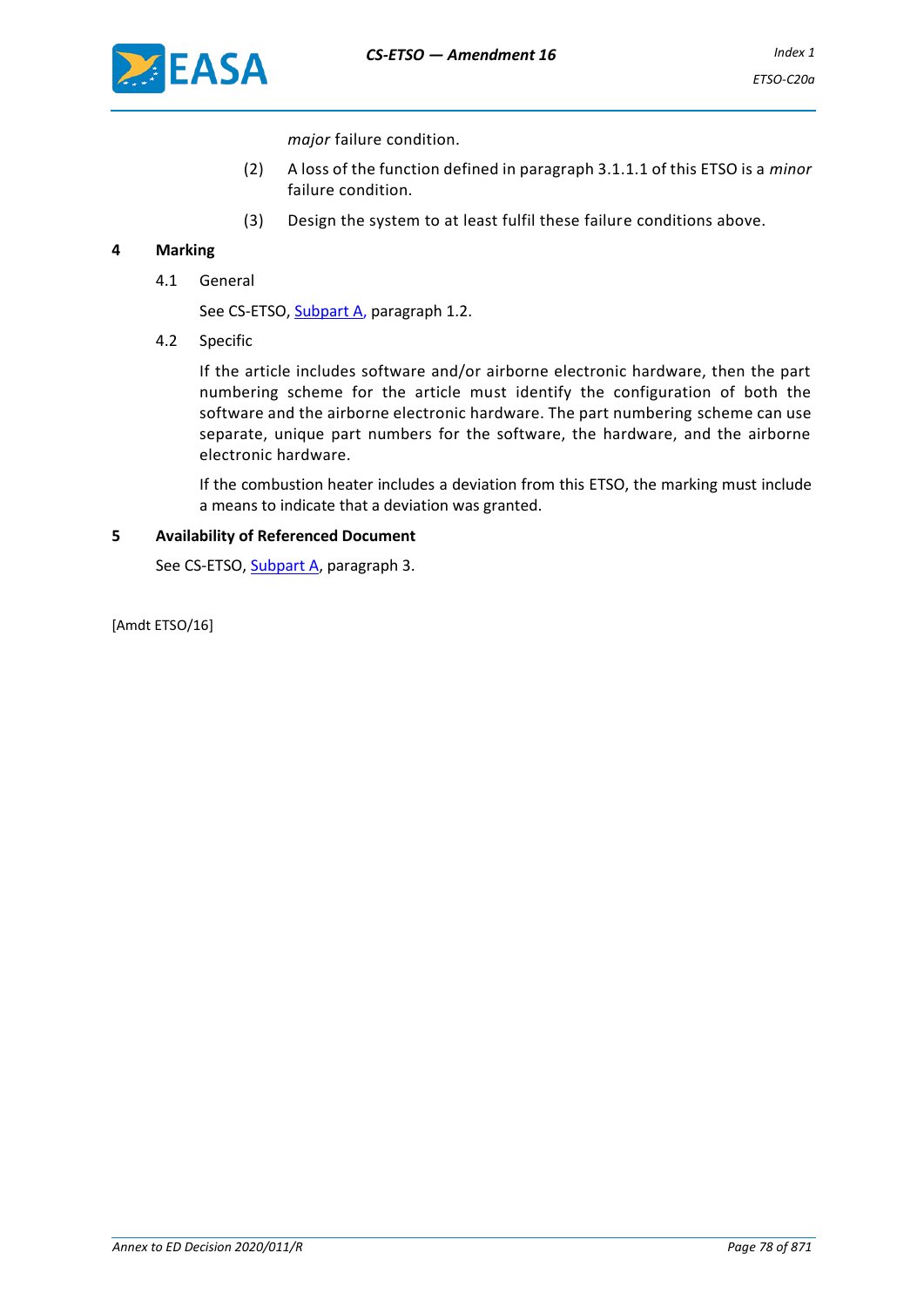

## **Appendix 1 to ETSO-C20a – MPS for Combustion Heater Based on SAE AS8040B**

*ED Decision 2020/011/R*

This Appendix prescribes the MPS for combustion heaters*.* The applicable standard is SAE International's Aerospace Standard AS8040B, Heater, Aircraft, Internal Combustion Heat Exchanger Type, dated 14 February 2013*.* EASA has modified it as follows:

#### **Section: 3. Accessories**

3.2.a. Includes the fuel/air ratio controller, fuel lines and preheater.

3.2.b. Rewritten to read 'Ignition System: The ignition system uses an aircraft-supplied energy source to enable the proper functioning of the igniter. Examples of accessory devices that may be utilised in a heater ignition system include but are not limited to:'

3.2.b.2. Replaces the term 'spark plug' with 'igniter'.

3.2.b.3. Removes the statement 'Heaters with output ratings of 11,700 W (40,000 Btu/hour) or less may use an electrically heated resistance wire as an ignition source.'

3.2.c. Includes the requirement 'Any component whose failure could lead to an unsafe condition, such as ducting, that is in a fire zone, must be fireproof.'

3.2.c. Includes ducting/tubing, the combustion air blower, combustion air flow sensor, ventilation air flow sensor, and air flow/pressure regulator.

3.2.d.1. Revised to read 'Cabin temperature controls'.

3.2.e. Includes a device to sense differential pressure across the combustion chamber, a device to sense combustion, a device that senses excessive combustion by-products in the ventilation air, a device to shut off the fuel flow when required, and a device to alert the crew that a safety system has engaged.

3.3.2. Includes the phrase 'having the capacity to withstand at least as well as .015-inch-thick stainless steel, the heat produced when there is a severe fire of extended duration.'

3.5. Includes the service ceiling.

3.6. Includes the statement 'It is best practice to set inspection, maintenance and/or replacement intervals based on individual component performance during design qualification testing (such as endurance testing).'

### **Section: 4. Detailed Requirements**

4.3.1. Replaces 'gasoline or aviation grade kerosene, or both' with 'fuel'.

4.3.4. Adds 'fittings and controls' after 'All fuel lines'.

4.3.5. Replaces 'no lead or low lead type gasoline and kerosene' with the word 'applicable'. Adds 'Low starting temperature limits for other types of fuels need to be addressed on a case-by-case basis.' to the end of this paragraph.

4.5. Replaces '649 °C (1 200 °F)' with 'material capabilities in this section of the heater'. Adds the sentences 'Best practice is to ensure that the temperature at the point of discharge does not exceed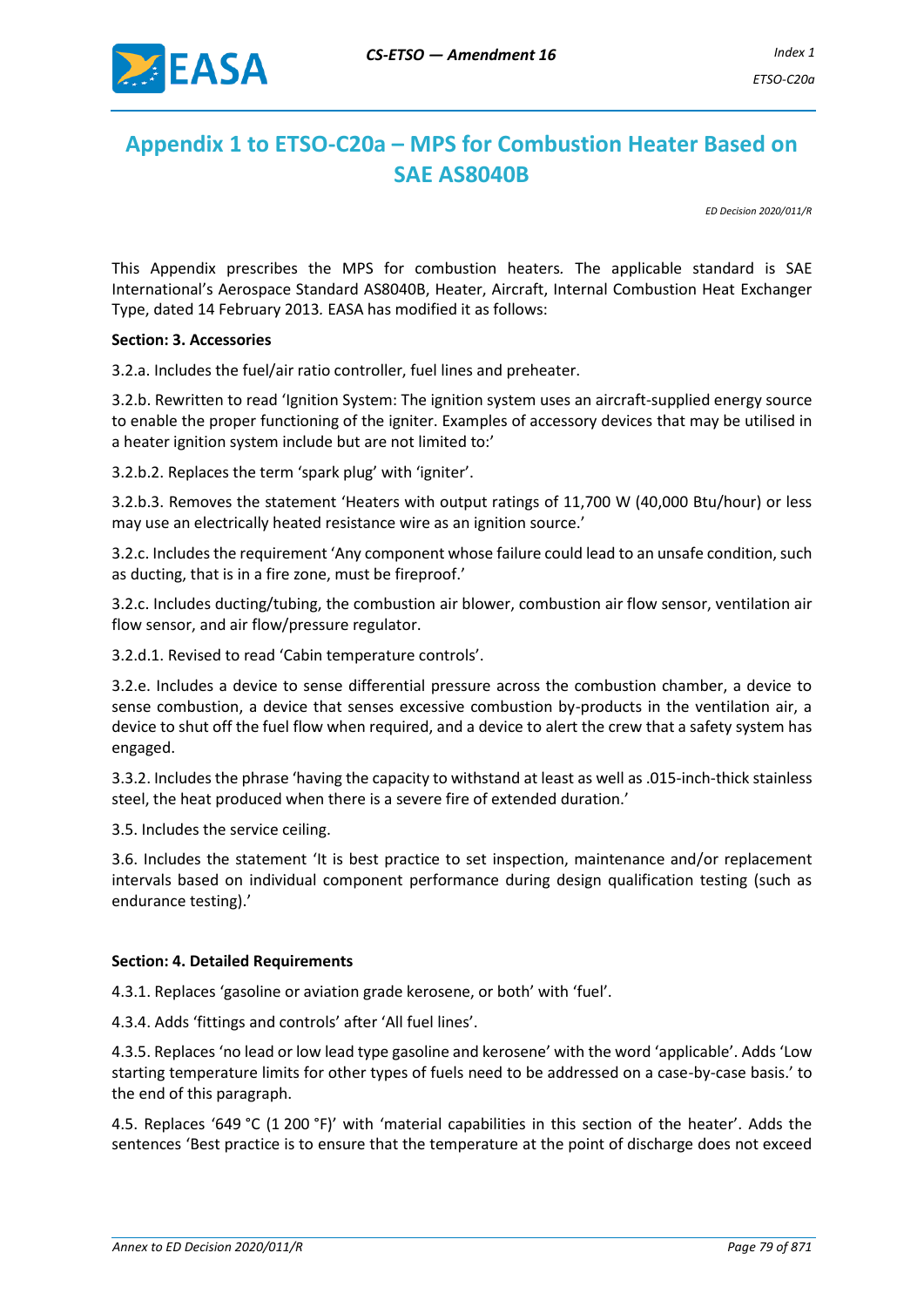

649 °C (1 200 °F). Consideration should also be given to the impact of heat impingement on the region of the aircraft that surrounds the combustion heater.' at the end of the paragraph.

4.6.3. Adds at the end of the paragraph the following: 'or heated solid surface, though it is not considered to be a best practice to use resistance wires as ignition sources for power levels above 11 700 W.'

4.6.8. Adds the statement 'Other types of fuels need to be addressed on a case-by-case basis.' at the end of the paragraph.

4.6.9. Adds the statement 'Other types of fuels need to be addressed on a case-by-case basis.' at the end of the paragraph.

4.7.d. replaced with this paragraph: 'These safety controls shall be independent of the controls that are normally used to control the operation of the heater. The shut-off of ignition and fuel shall occur at a point that is remote from the heater itself. The combustion heater shall have a means to warn the crew when any heater whose heat output is essential for safe operation has been shut off by the automatic means. The requirement to shut off ignition and fuel at a point that is remote from the heater until restarted by the crew, may require a safety interlock relay and an additional fuel shut-off device to be supplied in addition to the valve that is usually supplied with the heater as an accessory. The relay and valve are the responsibility of the installer. See 5.2.10.6 for the tests to be conducted on safety controls.'

4.9. Adds at the end of the first paragraph: 'Use electrical load analysis to show that the heater is safe to operate in the worst-case situation.'

4.12. Adds a new paragraph:

Radio Interference

- 4.12.1If the manufacturer elects to demonstrate compliance with the standard radio interference requirements, it is considered to be a best practice to test the combustion heat exchanger per:
	- (a) EUROCAE/RTCA, 'Environmental conditions and test procedures for airborne equipment', ED-14D/DO-160D Change 3 (or later revisions), Section 21, Category M, for operation in the passenger compartment and the flight crew compartment; and
	- (b) EUROCAE ED-14D/RTCA document DO-160D Change 3 (or later revisions), Section 21, Category H, for operation in areas not accessible during the flight, and report the result in the aircraft flight manual supplement.
- 4.12.2If the manufacturer elects not to demonstrate compliance with the radio interference requirements, the manufacturer shall include the following statement in the aircraft flight manual supplement for the combustion heat exchanger:

'This combustion heat exchanger assembly does not include protection against radio and/or avionics interference, and has not been tested against it.'

### **Section: 5 Required Testing**

The initial paragraph includes the statement 'Test plans and reports shall be generated and retained for the life of the design.'

5.2.2.2. Revised to include 'A suitable instrument with a resolution of 5 ppm or better, calibrated against a known standard, will be used to determine CO concentration.'

5.2.2.3. Adds the statement 'A pressure decay test may alternatively be used, provided that the decay rate can be determined to be equivalent to the requirements listed above.' at the end of the paragraph.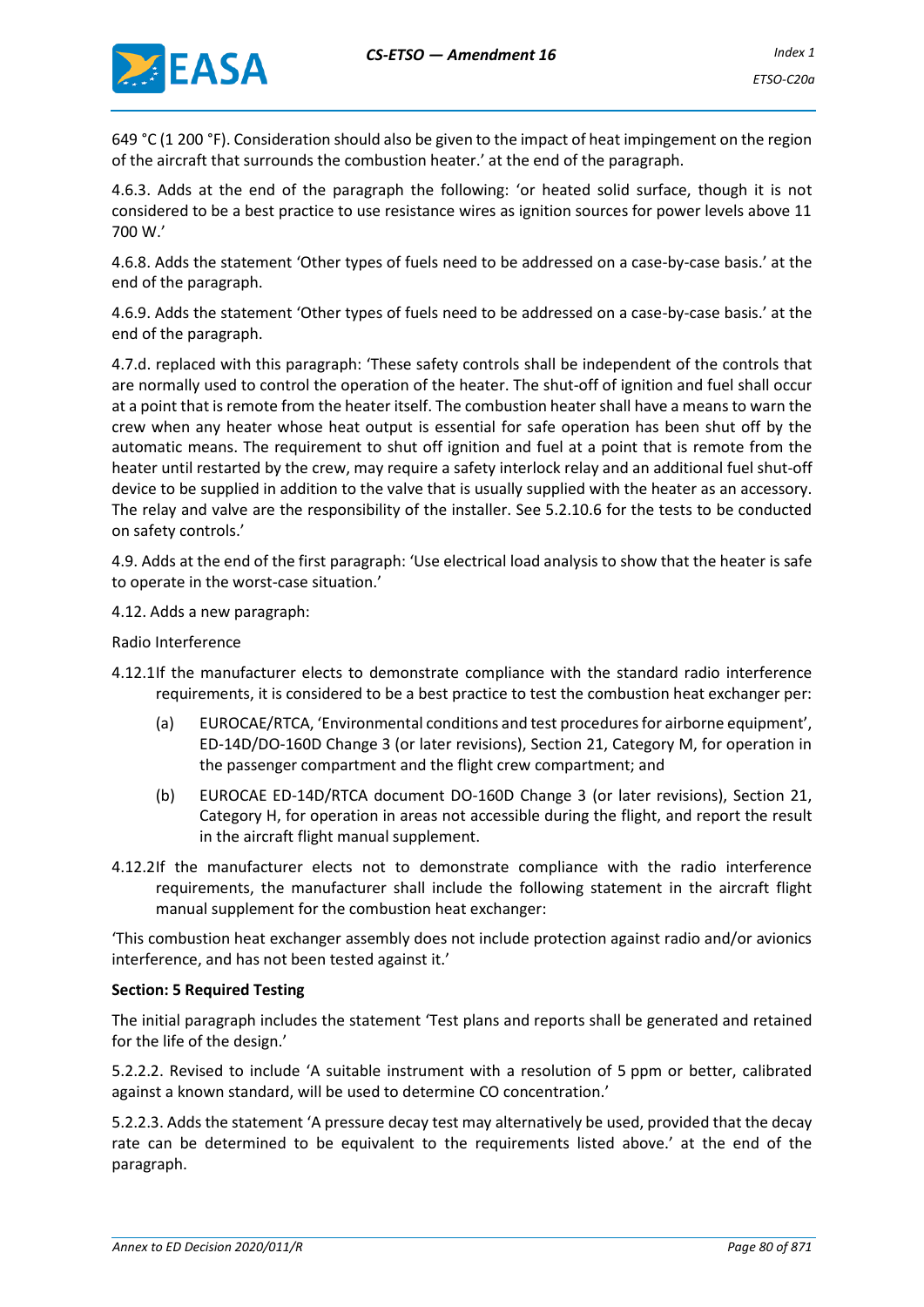

## 5.2.3. Replaces:

'The service ceiling determined by this test shall meet the requirement specified by the purchaser.'

with:

'It is typical for the service ceiling of a combustion heater to be at least 6 100 m (20 000 ft), and in order to ensure that there is an adequate margin with this test being performed on only one heater, a safety margin of 5 % shall be applied. Therefore, in order to set a service ceiling of 6 100 m (20 000 ft), the peak of the ignition characteristics curve shall be no lower than 6 405 m (21 000 ft).'

## 5.2.4. The text is replaced by the following:

'Install the test unit into the test set-up used in 5.2.2.1 and cold soak the combustion heater assembly to - 54 °C (- 65 °F) for gasoline type heaters, and - 29 °C (- 20 °F) for kerosene type heaters (for other fuel types, the applicable temperature will be determined on a case-by-case basis). The valve leakage in the closed position with either the rated fuel pressure or the minimum practical fuel pressure shall not exceed 0.068 fluid ounces (2 mL) of fuel in 10 minutes. Supply combustion air and ventilating air to the heater at sea-level pressure and a temperature of - 54 °C (- 65 °F). The temperature of the fuel supplied to the heater shall be - 54 °C (- 65 °F) for gasoline-type heaters and - 29 °C (- 20 °F) for kerosene-type heaters. The combustion and ventilating air pressure levels and the mass flow rates shall be the same as in 5.2.2.1. Glow plug ignited heaters shall ignite within 200 seconds. Spark ignited heaters shall ignite within 15 seconds when burning gasoline-type fuels, and within 60 seconds when burning kerosene-type fuels. Measure and record the parameters specified in 5.2.2.1.'

5.2.10.6.2.1. This includes the following statement after the first sentence in the second paragraph: 'Leakage through the fuel valve shall then be measured, and shall not exceed 0.068 fluid ounces (2 mL) in 10 minutes.'

### **Section: 6 Desirable Features**

6.1.2 This includes the statement 'Other types of fuels need to be addressed on a case-by-case basis.'

[Amdt ETSO/16]